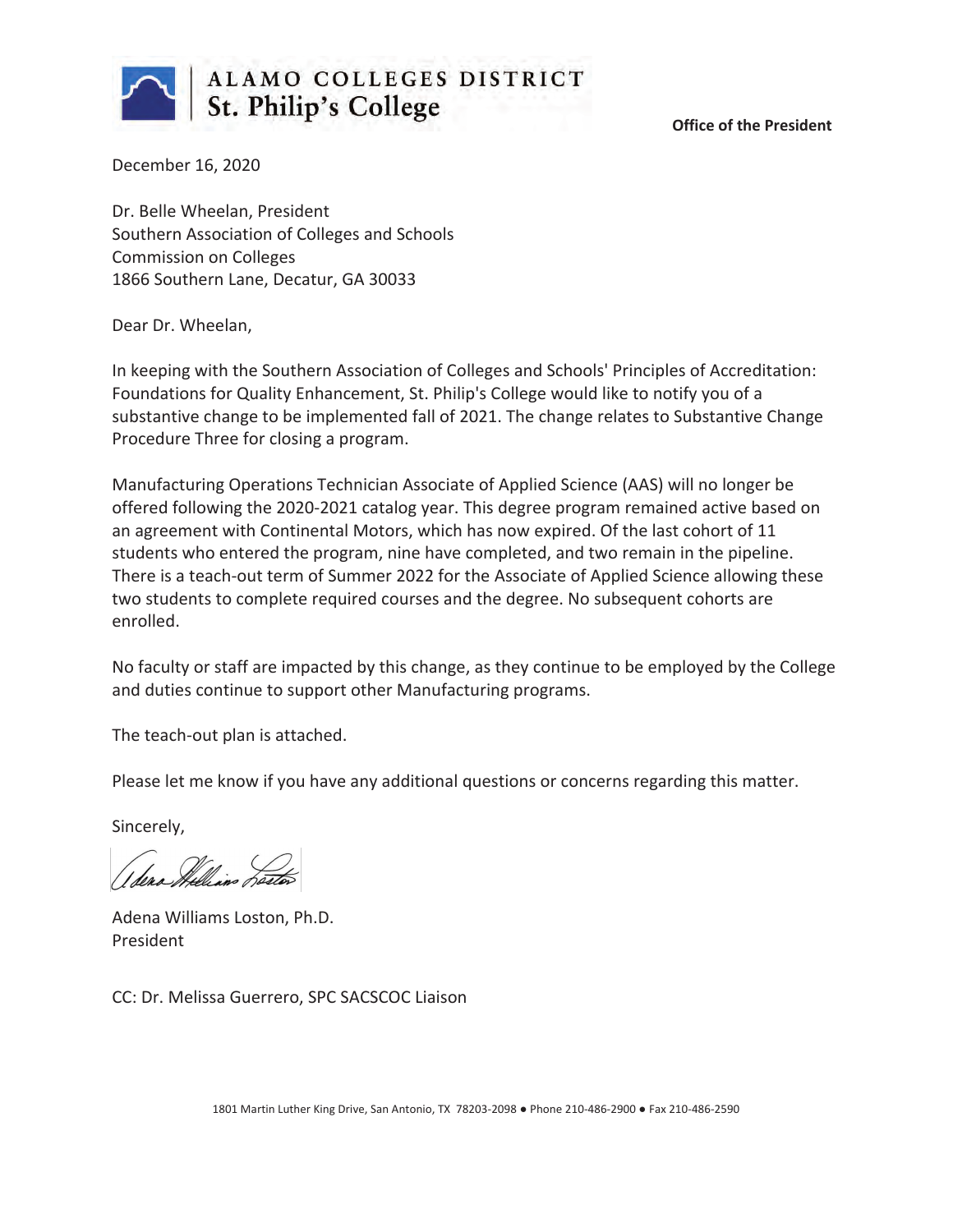#### *Teach-out Plan*

**Manufacturing Operations Technician** (AAS) will no longer be offered following the 2020-2021 catalog year. This degree program remained active based on an agreement with Continental Motors, which has now expired. Of the last cohort of 11 students who had entered the program, nine have completed and two remain in the pipeline that still need four technical courses. There is a teach-out term of Summer 2022 for the degree allowing these two students to complete required courses and complete the program. No subsequent cohorts were enrolled.

The current director overseeing the Manufacturing Operations Technician AAS program will not be affected by the removal of the Manufacturing Operations Technician AAS program because under Manufacturing, there are other degree options offered, taught, and managed. All current duties remain intact for the director.

Faculty will not be affected. All faculty continue to teach their respective courses for the Manufacturing program.

No staff will be affected. The administrative assistant continues to assist the Manufacturing program and performs the same administrative duties, tasks, and processes for multiple programs.

Manufacturing Operations Technician AAS did not have any teach-out agreements with other institutions.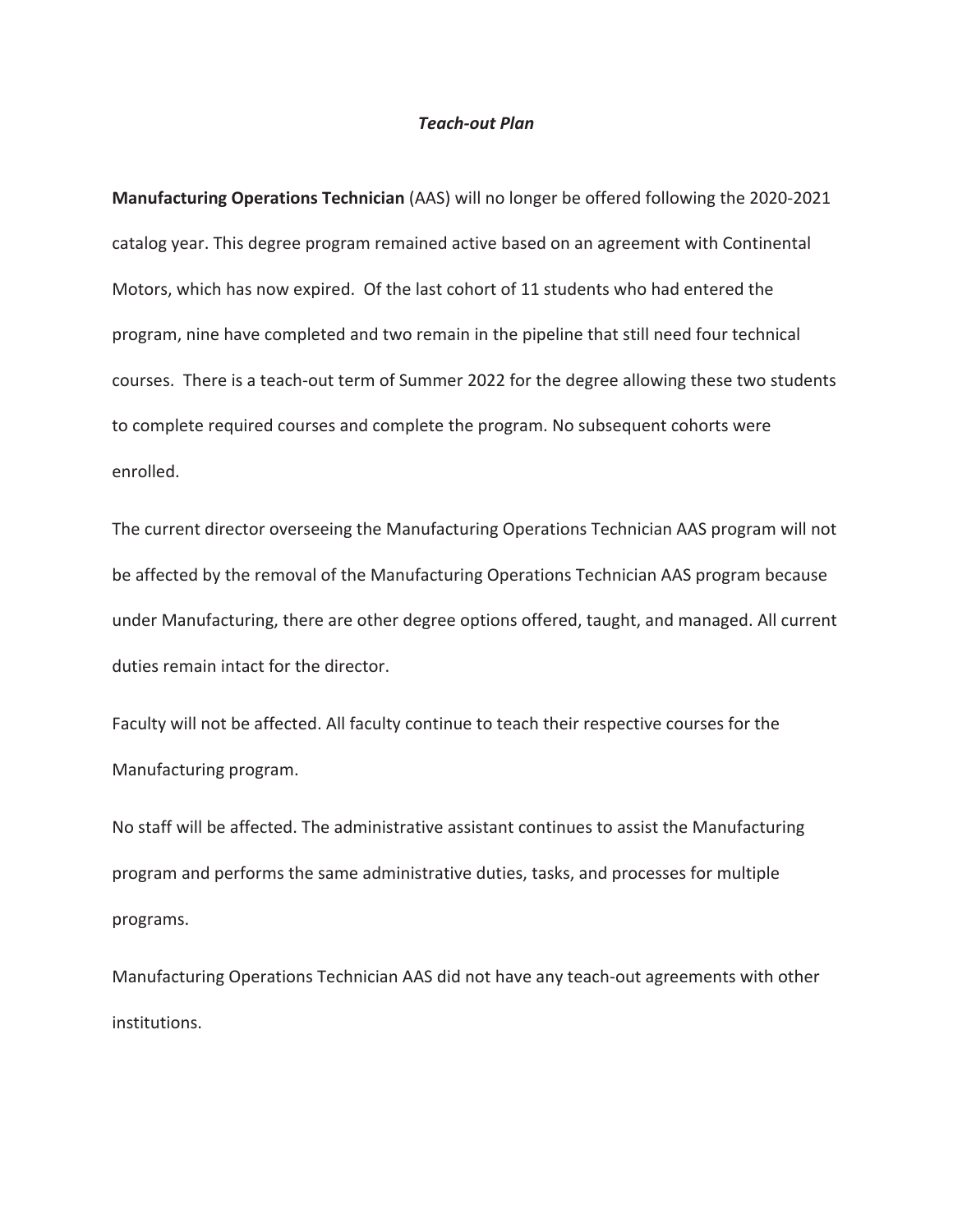Faculty and staff will not be redeployed or need assistance in finding new employment. All faculty continue to teach their respective courses for the Manufacturing program. The administrative assistant maintains her position with the Manufacturing program and other programs within the division of Applied Science and Technology-Southwest Campus.

St. Philip's College, the sponsoring institution for the Manufacturing Operations Technician AAS program, is not closing. St. Philip's College remains a functioning SACSCOC accredited institution and continues to serve as a community college in San Antonio, Texas.

### **Manufacturing Operations Technician AAS**

The Manufacturing Operations Technician AAS is designed to prepare students for careers as maintenance technicians in high performance manufacturing environments. The program provides training in Fluid Power, Programmable Logic Controls and Welding, among other skill areas.

### **Semester I**

- MCHN 1320 Precision Tools and Measurement
- MCHN 1302 Print Reading for Machining Trade
- MCHN 1438 Basic Machine Shop I
- INMT 2303 Pumps, Compressors and Mechanical Drives

MATH 1332 - Contemporary Mathematics (Quantitative Reasoning) or a course from Mathematics (20) Core

#### **Semester II**

ELMT 1305 - Basic Fluid Power ELPT 1319 - Fundamentals of Electricity I